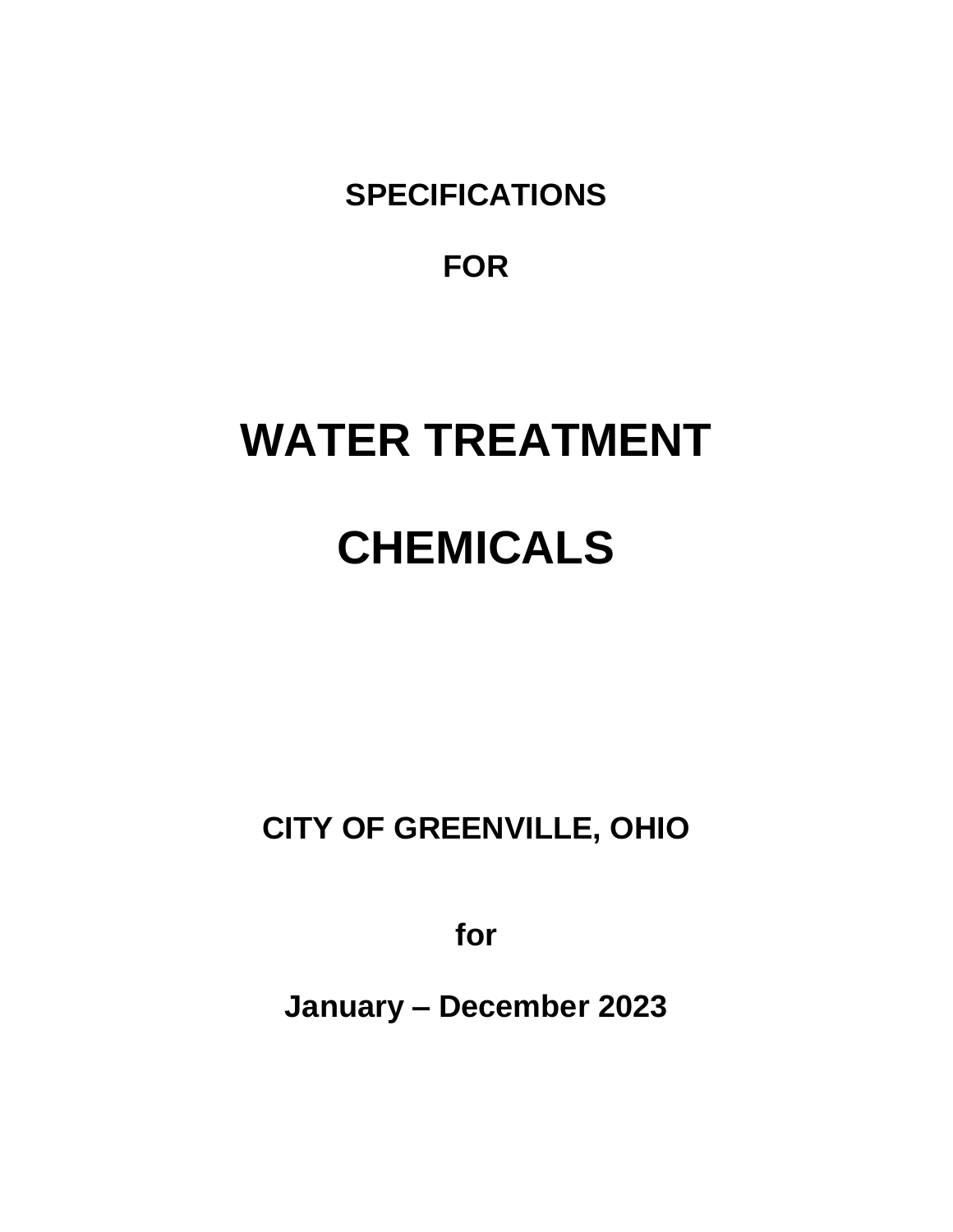*Legal Advertisement*

# **NOTICE TO BIDDERS**

Sealed bids for the purchase of Water Treatment Chemicals for the City of Greenville shall be received by the Board of Control, c/o Katie Benge, Municipal Building, 100 Public Square, Greenville, Ohio 45331, until 10:00 AM, July 26, 2022, at which time they will be opened and read aloud in the Municipal Council Room.

The bids shall be received in accordance with the Invitation to Bidders, Instructions to Bidders, Specifications and Proposal Forms, all of which may be obtained from the City Planning & Zoning Office.

The City of Greenville is an Equal Opportunity Employer M/F.

Ryan Delk Safety/Service Director

PUBLISH: July 1, 2022 July 8, 2022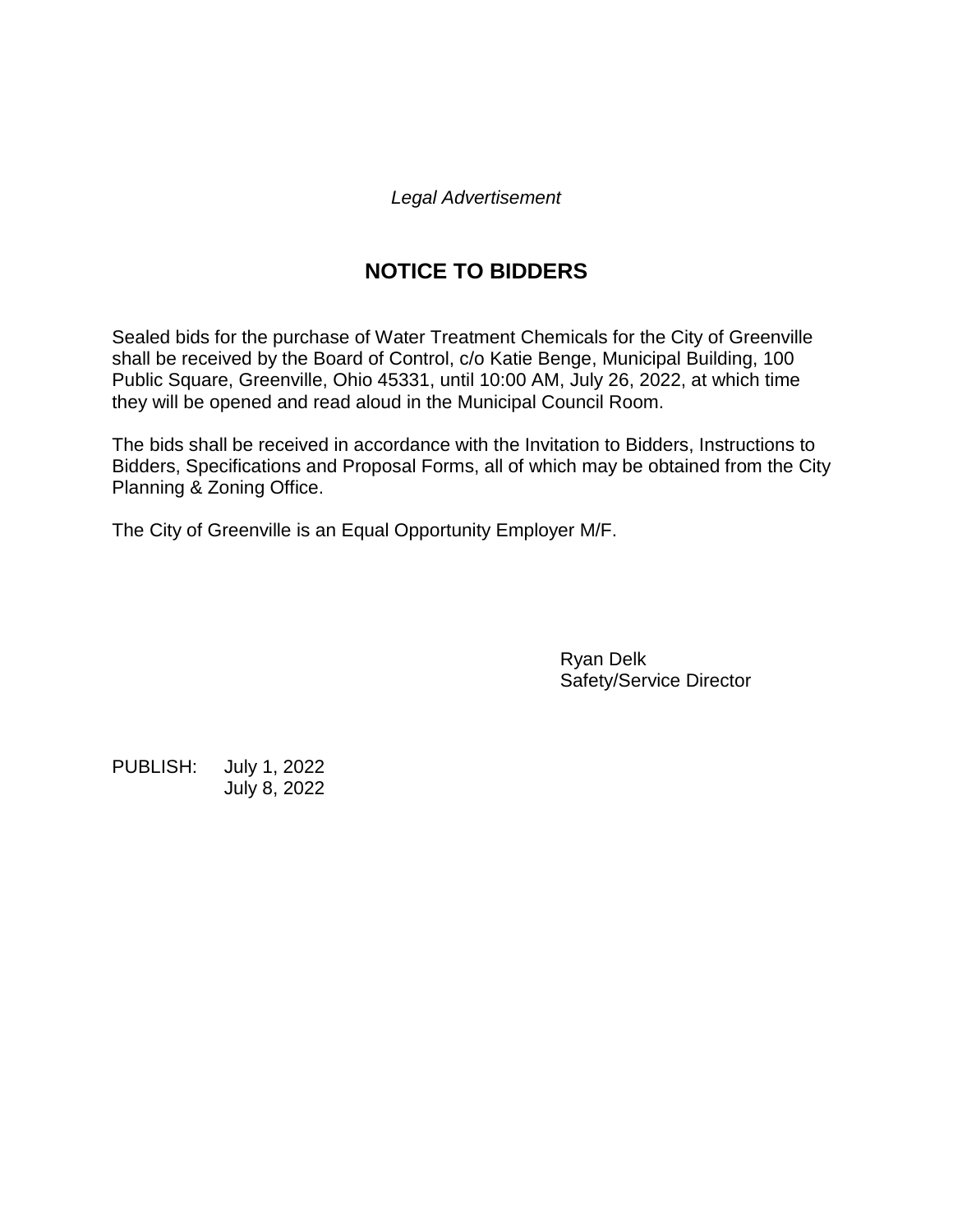

**City of Greenville, Ohio** 100 Public Square Greenville, Ohio 45331 Board of Control Phone: 937-548-4930 kbenge@cityofgreenville.org

# **INVITATION TO BIDDERS**

Sealed Proposals properly endorsed "Water Treatment Chemicals" shall be received by the Board of Control, c/o Katie Benge, Municipal Building, 100 Public Square, Greenville, Ohio 45331, until 10:00 AM, July 26, 2022, at which time they will be opened and read aloud in the Municipal Council Room.

Each bid shall contain the full name of every person or company interested in bidding and shall be accompanied by a Bid Bond for the full amount (100%) of the bid **OR** a Certified Check, Cashier's Check, or Letter of Credit on some solvent bank made payable to the City of Greenville, Ohio in the amount of ten percent (10%) of the total bid, as evidence of good faith by the bidder that a contract shall be entered into and its performance secured. The deposits of all bidders shall be returned when the successful bidders have entered into a contract and have furnished the necessary Performance Bonds or when all bids have been rejected. The bid guaranty filed pursuant to the foregoing shall be governed by the provisions of Section 153.54 of the Ohio Revised Code and all relevant divisions thereof.

The bids shall be received in accordance to the Invitation to Bidders, Instruction to Bidders, Instructions to Bidders, and Proposal Form, all of which may be obtained from the office of the Board of Control located in the Planning & Zoning Department.

> Ryan Delk Safety/Service Director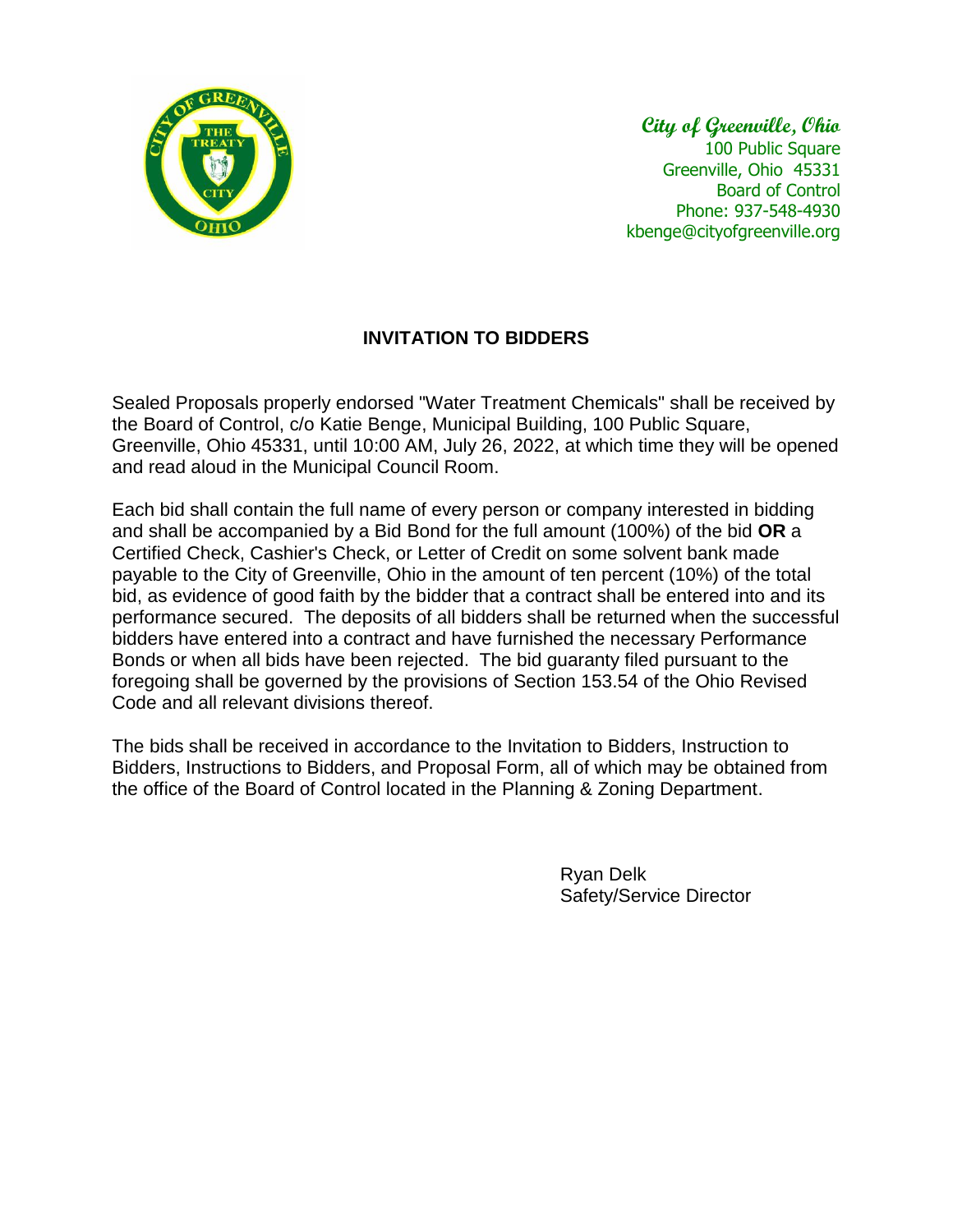# **INSTRUCTIONS TO BIDDERS**

#### **PROPOSAL FORM**

The proposal must be submitted on the Proposal Form furnished by the City of Greenville in a sealed envelope plainly marked "**Bid For Water Treatment Chemicals"**.

#### **QUANTITIES**

The quantities that are shown on the Proposal Form are approximate and the City of Greenville, Ohio reserves the right to purchase any amount needed by it at the Unit Price Bid for the length of the contract. The unit price on the proposal shall remain firm for the full term of the contract.

#### **DELIVERY**

The Unit Price Bid shall include all freight charges on materials delivered to the job site or storage yards of the City of Greenville, Ohio as ordered by an authorized agent of the City. Chemicals ordered by the City of Greenville should be delivered within 3 business days of order being placed. At no time should delivery extend 10 business days past time of order, unless the City of Greenville placed an order for a specific future date. No deliveries shall be sent COD. Any deliveries sent COD will be rejected.

#### **MATERIAL GENERAL REQUIREMENTS**

All bidders must submit COA (Certificate of Analysis) for the chemical they are bidding on with the Bid and at every delivery. If it is possible that more than one plant, facility, or location will provide materials then submit a COA for all facilities. All bidders must also provide NSF 60 certification with Bid and at every delivery.

#### **DEPOSIT**

The successful bidder shall not request from, or charge to, the City a container deposit fee.

#### **BID BOND**

Each bid shall contain the full name of every person or company interested in bidding and shall be accompanied by a Bid Bond for the full amount (100%) of the bid **OR** a Certified Check, Cashier's Check or Letter of Credit on some solvent bank in the sum of ten percent (10%) of the total bid made payable to the City of Greenville, Ohio as evidence of good faith by the bidder that a contract shall be entered into and its performance secured. The deposits of all bidders shall be returned when the successful bidders have entered into a contract and have furnished the necessary Performance Bonds or when all bids have been rejected. The Bid Guaranty filed pursuant to the foregoing shall be governed by the provisions of Section 153.54 of the Ohio Revised Code and all relevant divisions thereof.

#### **NON-COLLUSION AFFIDAVIT**

Bidders are required to file on forms furnished by the City and shall submit a completed Non-Collusion Affidavit at the time their bid is filed.

#### **PERSONAL PROPERTY TAXES**

The person or company will at the time of bid supply a statement affirmed under oath that the person with whom the contract is to be made was not charged at the time the bid was submitted with any delinquent personal property taxes on the general tax list of Personal Property of Darke County, Ohio **OR** that such person was charged with delinquent personal property taxes on such list, in which case the statement shall also set forth the amount of such due and unpaid delinquent taxes and any due and unpaid penalties and interest thereon. A copy of such statement shall be incorporated into the contract by and between the bidder and the City, pursuant to Section 5719.052 of the Ohio Revised Code. The statements required are found with the bidding documents.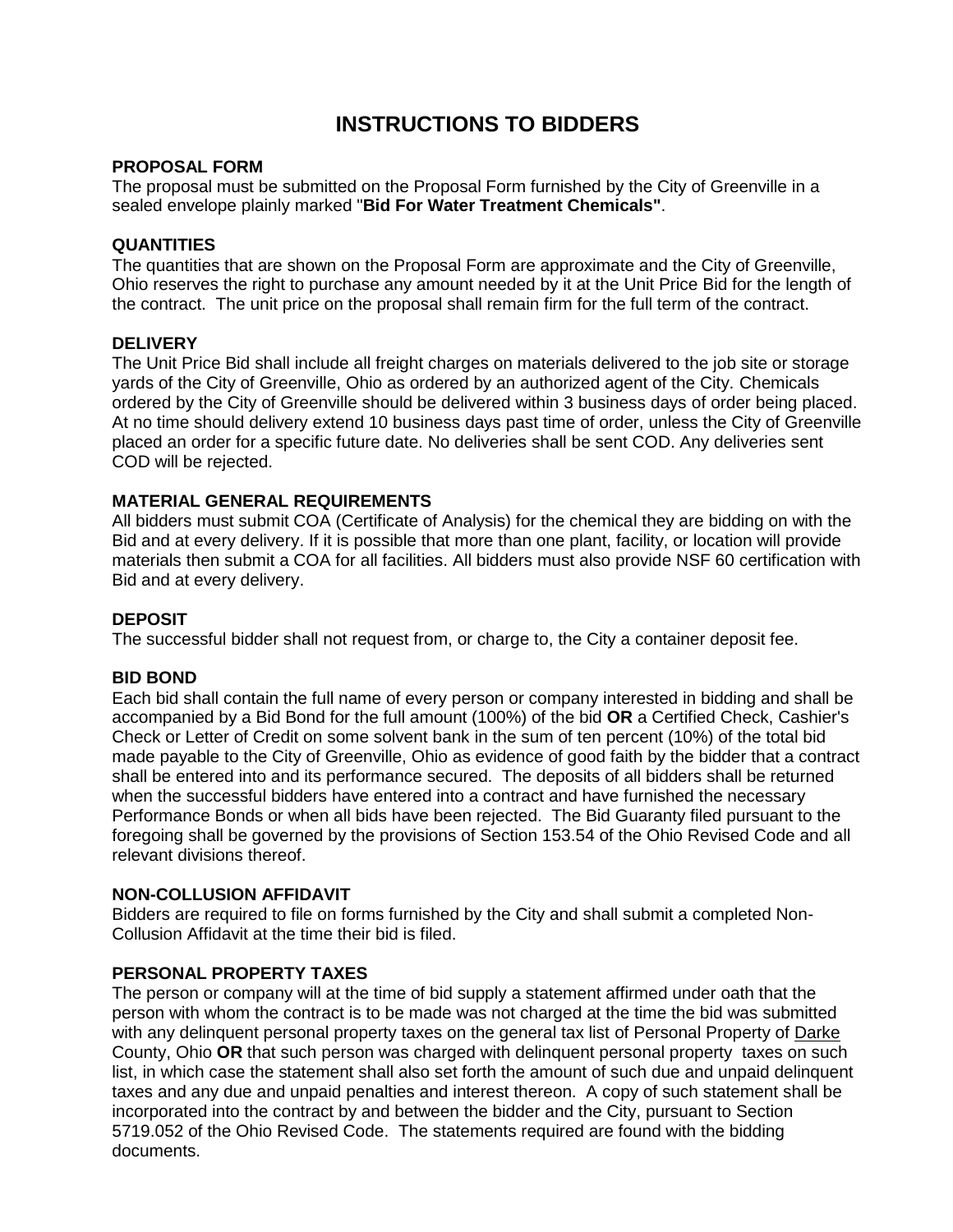#### **MODIFICATIONS**

Modifications or addenda to the specifications may be relayed by way of e-mail and posted on cityofgreenville.org.

#### **BID WITHDRAWAL**

No bidder shall withdraw his bid for a period of 60 days.

#### **REJECTION OF BIDS**

The City of Greenville reserves the right to reject any and all bids or informalities in the bids. Two sided forms will not be accepted.

#### **BEST BID**

The City shall in its opinion accept the best bid for the materials advertised and shall enter into such contracts that will maintain the safety, health, and welfare of its citizens. The City also reserves the right to waive informalities.

#### **DISCRIMINATION AND INTIMIDATION**

The prohibition against discrimination and intimidation on account of race, creed or color is stated in Sections 153.59, 153.591, and 153.60 of the Ohio Revised Code, these sections shall be made a part of these specifications the same as if written if full within.

#### **NEGLIGENCE**

The Contractor shall be liable for all the negligent acts of his operators or drivers while operating the contractor's equipment under the direction of the City.

#### **LENGTH OF CONTRACT**

The contract shall be in effect January 1, 2023 through December 31, 2023. The unit price on the proposal shall remain firm for the full term of the contract.

#### **INSURANCE**

The Contractor shall secure and pay the premium for a proper policy of Public Liability Insurance continued to hold the City of Greenville harmless during the term of the contract for loss to property or injury that may arise for any reason during the period that said equipment is being operated or chemical being handled for the City by the Contractor. The City of Greenville shall be named as an additional insured on the Certificate of Insurance. The amount of the liability guaranteed by the contract shall be not less than \$1,000,000.00 for damages for any one incident and not less than \$2,000,000.00 in the aggregate; said policy shall be filed with the Auditor of the City of Greenville, Ohio prior to the effective date of the Contract. A copy of the insurance certificate must be submitted with the contract and bond forms. This insurance is required to cover deliveries and shall be not less than \$2,000,000.00.

#### **PERFORMANCE BOND**

In accordance with Section 735.06 of the Ohio Revised Code, a Performance Bond of one hundred percent (100%) of the amount of the contract, with satisfactory sureties will be required for the faithful performance of the contract.

#### **PAYMENT**

Payment shall be made to the Contractor within thirty (30) days after the contractors invoice has been approved by the Director of Public Safety/Service.

# **CITY OFFICE PHONE NUMBERS**<br>Sewage Treatment 937-548-3530

Sewage Treatment<br>Water Plant 937-548-2415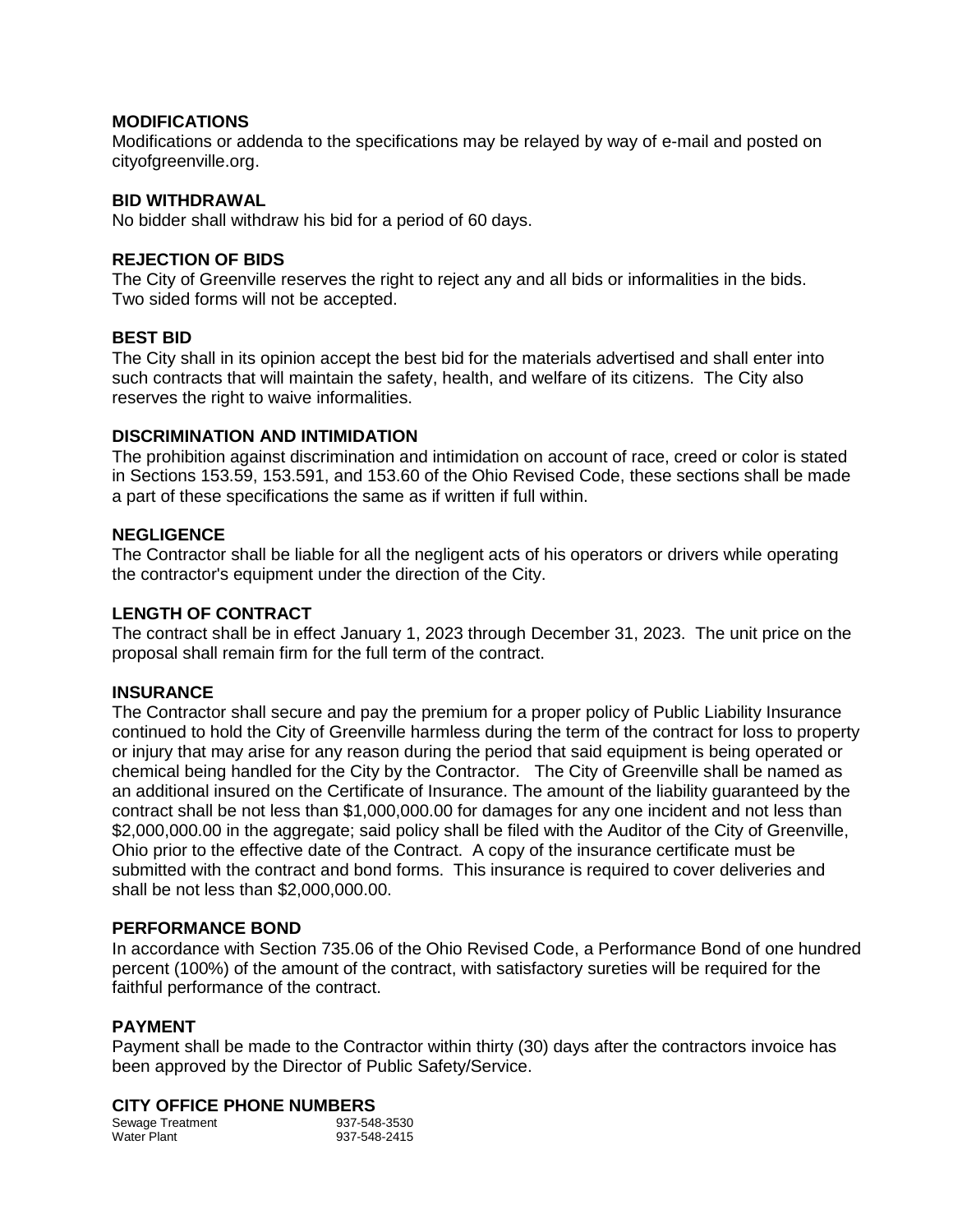# **QUICKLIME SPECIFICATIONS**

## MATERIAL:

The quicklime to be furnished under this Contract shall meet or exceed ANSI/AWWA B202-07 (herein referred to as "B202"), or the latest revisions made to this specification, unless modified herein, and shall also be in accord with ANSI/NSF 60, unless sections common to both standards should conflict, in which case the B202 standards shall be in effect.

This product shall be suitable for use in the potable water industry in the treatment and softening of potable water. It shall be of the best quality, shall be freshly burned, and shall be substantially free of course, siliceous residue, pebbles, carbonate solids, and any other foreign objects or matter that may interfere with the use of the lime, or the slaking of the quicklime, or cause any damages to the City of Greenville's (hereinafter "City") equipment or facilities. The lime shall be classed by size known as one-half inch (1/2") with a minimal amount of dust and fine material allowed. All quicklime furnished shall be crushed and screened to be from one quarter inch (1/4") to three quarters inch (3/4") size.

The quicklime supplied under this specification shall have a guaranteed a va ila b le Calcium Oxide (CaO) content greater than or equal to ninety percent. The sample quicklime analysis supplied with the bid shall indicate the available Calcium Oxide (CaO) content.

The quicklime supplied under this specification shall be highly reactive when the "Slaking Rate Test" is performed as listed in B202. This highly reactive lime shall produce a temperature rise of not less than forty degrees centigrade (40 C) in three minutes (3 min.) or less. The sample quicklime analysis supplied with the bid shall indicate the temperature rise and the time required to attain it.

The quicklime supplied under this specification shall be freshly burnt and shall be substantially free of insoluble material. The amount of such material as determined by the "Objectionable Insoluble Matter Test" listed in B202 Section 5.5 shall not exceed 5% as stated in B202 Section 4.2.1

# GUARANTEE:

The bidder must state in the proposal the minimum percent available Calcium Oxide proposed and guarantees to furnish throughout the life of the contract. In awarding the contract, the proposal may be computed by the City on the basis of 100% available Calcium Oxide content, as may be deemed to be in the best interest of the City. The Bidder must file an Affidavit of Compliance that states all quicklime to be furnished through this contract complies with all applicable requirements of B202.

# TESTING- BIDDER OBLIGATIONS:

All Bidders will be required by the City to deliver representative samples of lime for analysis by the City in determining the lowest and best bidder, cost, and quality of product. The City may use any means available in determining the Bidder's qualifications and the quality and value of the product being bid, including, but not limited to, any and all of the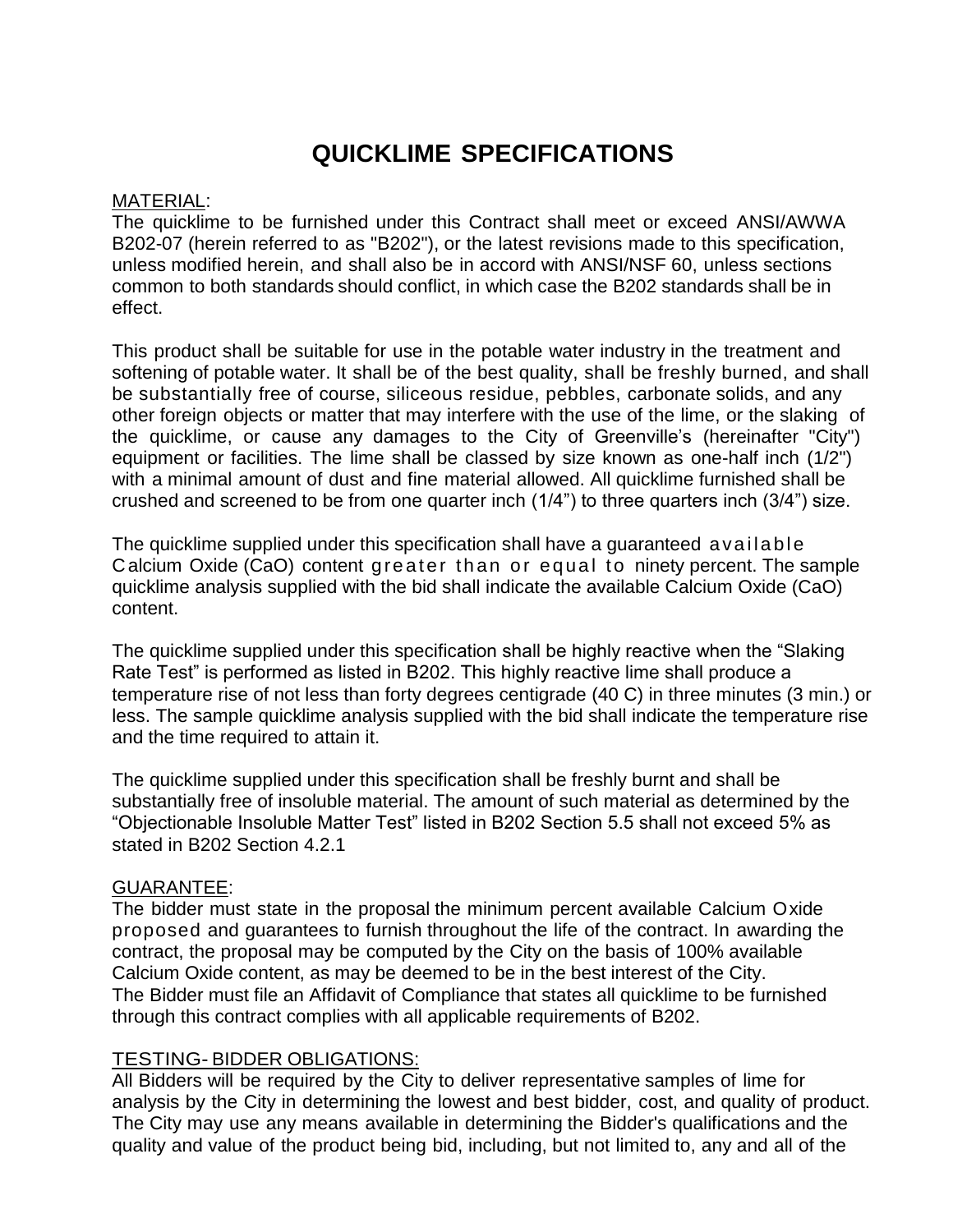analytical procedures contained in B202. Samples should be sent in air tight containers to the Water Treatment Plant at 4160 State Route 502 Greenville, Ohio 45331. Samples must be sent prior to bid date.

QUICKLIME SPECIFICATIONS – Page 2

Once contracted, the City reserves the right to sample and analyze any load or portion of a shipment of lime to determine compliance with the Bidder's bid statements, quality guarantee, and ability to meet these specifications, and the analytical procedures addressed above.

# FAILURE TO MEET BID STATEMENTS AND/OR SPECIFICATIONS:

The City also reserves the sole right to terminate any Contract for:

- Failure of the Bidder to meet Bid statements or his Bid commitments of quality and/or content;
- Failure to make timely deliveries; or for the loss of product supply on the Bidder's end, or from his source;
- Failure of the Bidder to use suitable and capable delivery personnel, trucking company, or equipment that is in full compliance with all regulatory agencies' requirements, using road-worthy equipment, and capable of properly and adequately unloading the product at the Water Plant without undue noise or damage caused to City or adjoining property;
- Damages sustained by the Water Plant, its site or equipment due to the Bidder's staff, delivery techniques or equipment, lime quality or contamination by foreign objects.

Such termination may be in effect in as little as 30 days upon notification by the City of Greenville that any of the terms and conditions contained in these specifications is not in compliance.

Should the Bidder for any reason not be capable of making timely deliveries to the Water Plant due to strike, loss of production of lime, or supply of lime for delivery to the City, termination of this contract may be made immediately upon notice by the City, and any or all increased costs of obtaining adequate quantities, or quality, of supplies of Lime by the City may be deemed the responsibility of the Bidder.

Should the Lime delivered fail to meet Bid commitments of quality, the Bidder shall bear all expenses to remove and dispose of unsuitable materials.

#### SHIPMENT AND DELIVERY:

Shipment and delivery shall be made only upon telephone order by the Greenville Water Treatment Plant Superintendent, or his assigned agent. Shipment shall be made by pneumatic discharge bulk trucks only.

Timing of deliveries shall be between the hours of 7:00 AM and 3:00 PM only on weekdays, and excluding holidays. The City reserves the right to refuse delivery before 7:00 AM or after 3:00 PM. There shall be no minimum load size stipulation, nor shall there be any penalty for refusing to accept a full load at delivery.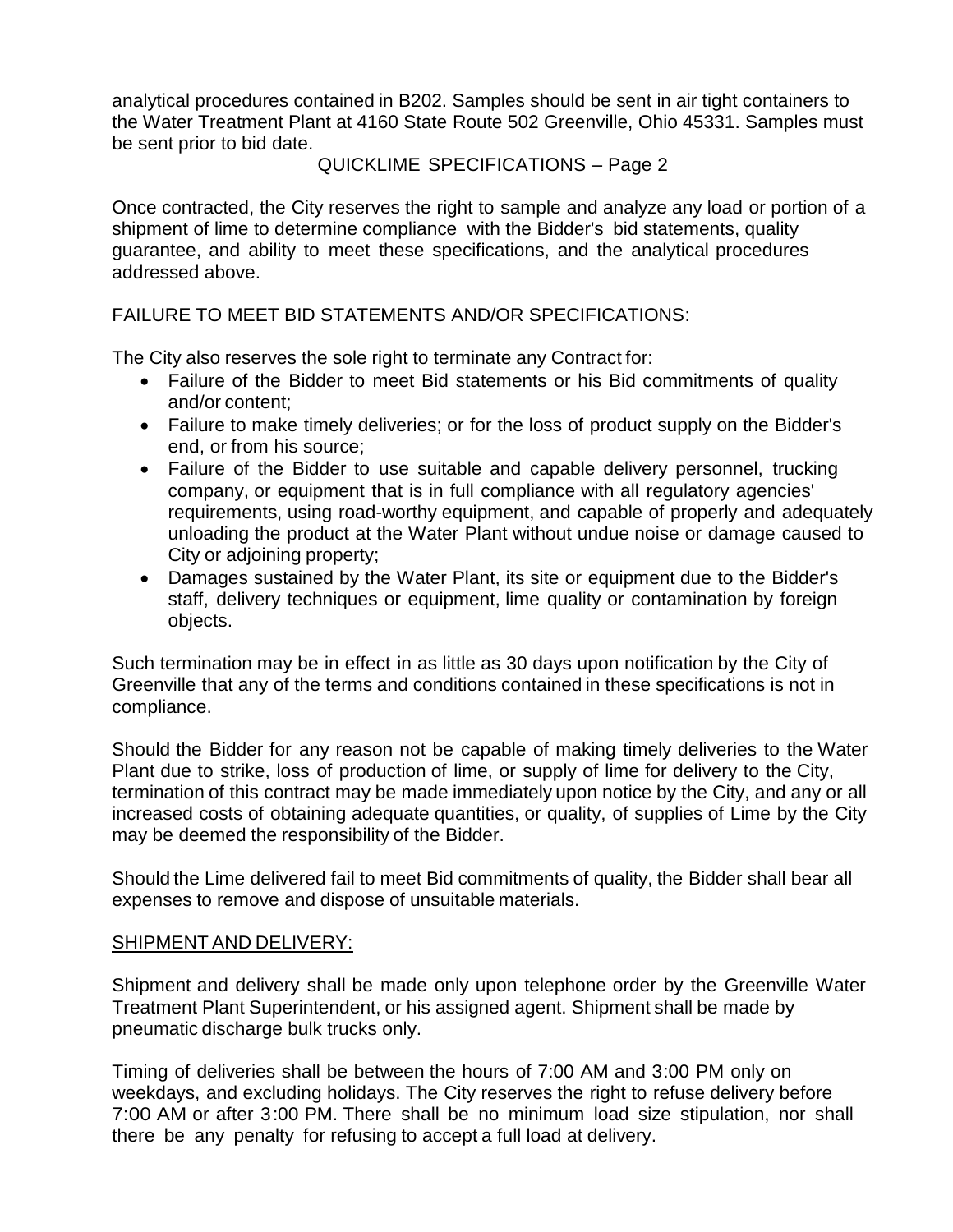Every delivery shall be accompanied by a weight certificate stating the total Net Weight, name of manufacturer, brand name, manufacturing codes, lot numbers, address of manufacturer and a representative sample of the truckload. It must also contain Guaranteed to meet the requirements of B202 quicklime and contain NSF 60 certification. QUICKLIME SPECIFICATIONS – Page 3

Every delivery shall have security seals with uniquely numbered tamper-evident seals. The seals shall be recorded and disclosed on shipping documents. Seals shall be inspected upon receipt of product by the City and evidence of tampering or removal will be reported to Carrier and Bidder. Any deliveries without seals or has evidence that it has been tampered with will be cause for rejection of delivery.

# MISCELLANEA REQUIRED OF BIDDERS:

Each bidder shall include the following in his submittal:

- Source of product, whether source is under the control and ownership of the Bidder.
- Proposed carrier for deliveries. If awarded the Contract, then the carrier cannot be changed without the prior, written approval of the City.
- Contact Person, Title, Phone Number, FAX, and e-mail for placing orders for delivery to the Greenville Water Plant
- MSDS on product.

# DEVIATIONS FROM SPECIFICATIONS:

Any deviations from the requirements of these specifications shall be covered in sufficient detail by the Bidder so as to enable the City to make a determination on whether to allow or to reject any deviations cited by the Bidder. Such determination shall be the sole discretion of the City.

# INVOICING SHALL BE SENT TO:

City of Greenville Water Treatment Plant Attn: Gary Evans II, Water Superintendent 100 Public Square Greenville, Ohio 45331-1471

# DELIVERIES SHALL BE MADE TO:

City of Greenville Water Treatment Plant 4160 State Route 502 Greenville, Ohio 45331-9402 (937) 548-2415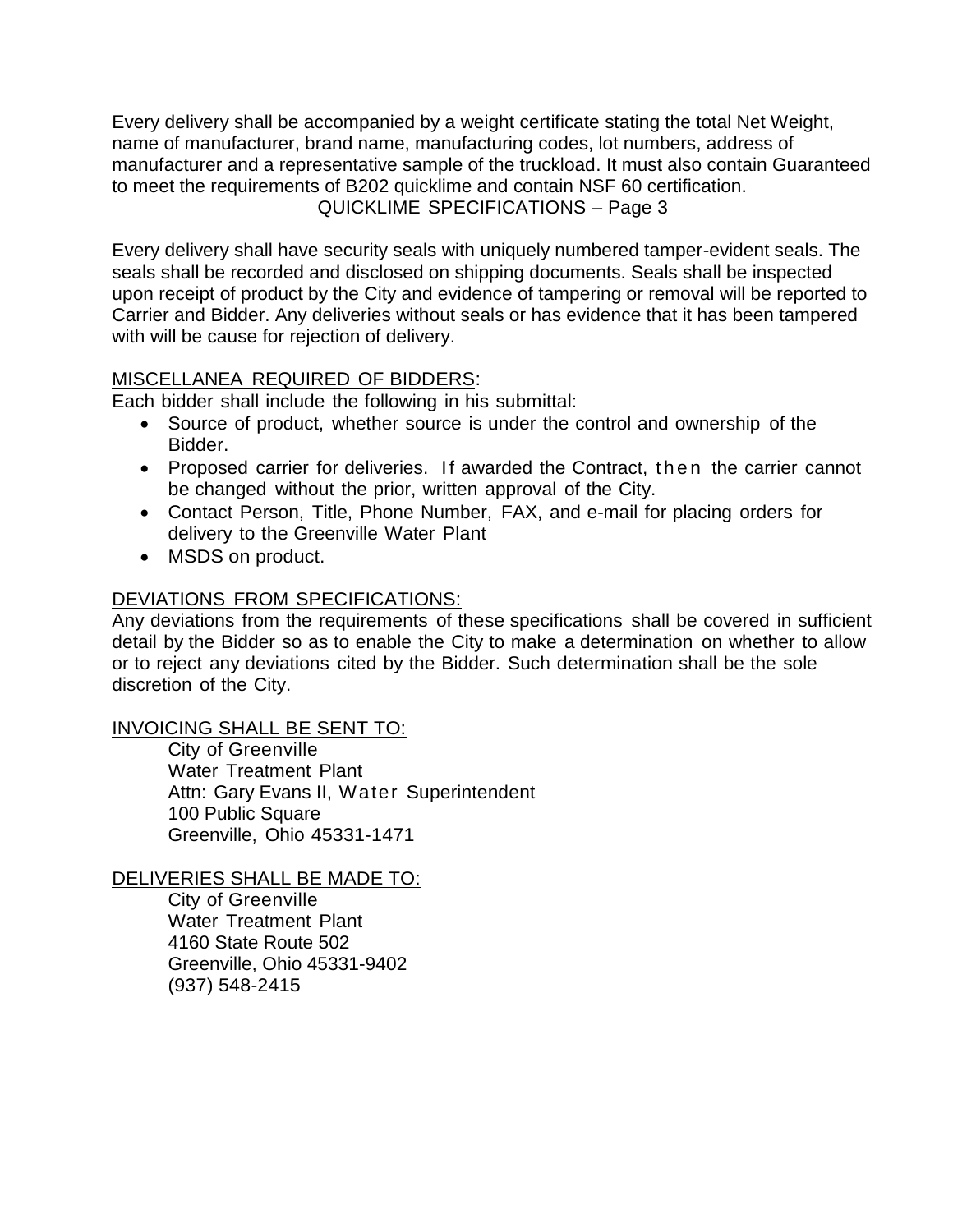# **CARBON DIOXIDE SPECIFICATIONS**

# MATERIAL:

The carbon dioxide to be furnished under this Contract shall meet or exceed ANSI/AWWA B510-12 (herein referred to as "B510"), or the latest revisions made to this specification, unless modified herein, and shall also be in accord with ANSI/NSF 60, unless sections common to both standards should conflict, in which case the B510 standards shall be in effect.

Materials shall comply with the requirements of the Safe Drinking Water Act and other federal regulations for potable water.

Carbon Dioxide provided under this contract shall be for 99.9% pure carbon dioxide by weight, Quality Verification Level I as is listed in B510 standard. At no time shall the purity be below 99.5% purity by weight.

### GUARANTEE:

The bidder must state in the proposal the water content in ppm as vapor, nonvolatile residues in ppm by a weight by weight comparison, and additional impurities. A third party laboratory report shall be included in the bid packet that shows results of all limiting characteristics of the product as is listed in Table 1 of B510. The Bidder must file an Affidavit of Compliance that states all carbon dioxide to be furnished through this contract complies with all applicable requirements of these specifications and B510.

# TESTING- BIDDER OBLIGATIONS:

Once contracted, the City reserves the right to sample and analyze any load or portion of a shipment of carbon dioxide to determine compliance with the Bidder's bid statements, quality guarantee, and ability to meet these specifications. Bidder will at Owners request submit a sample in such form and volume as may be needed for further analysis.

# FAILURE TO MEET BID STATEMENTS AND/OR SPECIFICATIONS:

The City also reserves the sole right to terminate any Contract for:

- Failure of the Bidder to meet Bid statements or his Bid commitments of quality and/or content;
- Failure to make timely deliveries; or for the loss of product supply on the Bidder's end, or from his source;
- Failure of the Bidder to use suitable and capable delivery personnel, trucking company, or equipment that is in full compliance with all regulatory agencies' requirements, using road-worthy equipment, and capable of properly and adequately unloading the product at the Water Plant without undue noise or damage caused to City or adjoining property;
- Damages sustained by the Water Plant, its site or equipment due to the Bidder's staff, delivery techniques or equipment, carbon dioxide quality or contamination.

Such termination may be in effect in as little as 30 days upon notification by the City of Greenville that any of the terms and conditions contained in these specifications is not in compliance.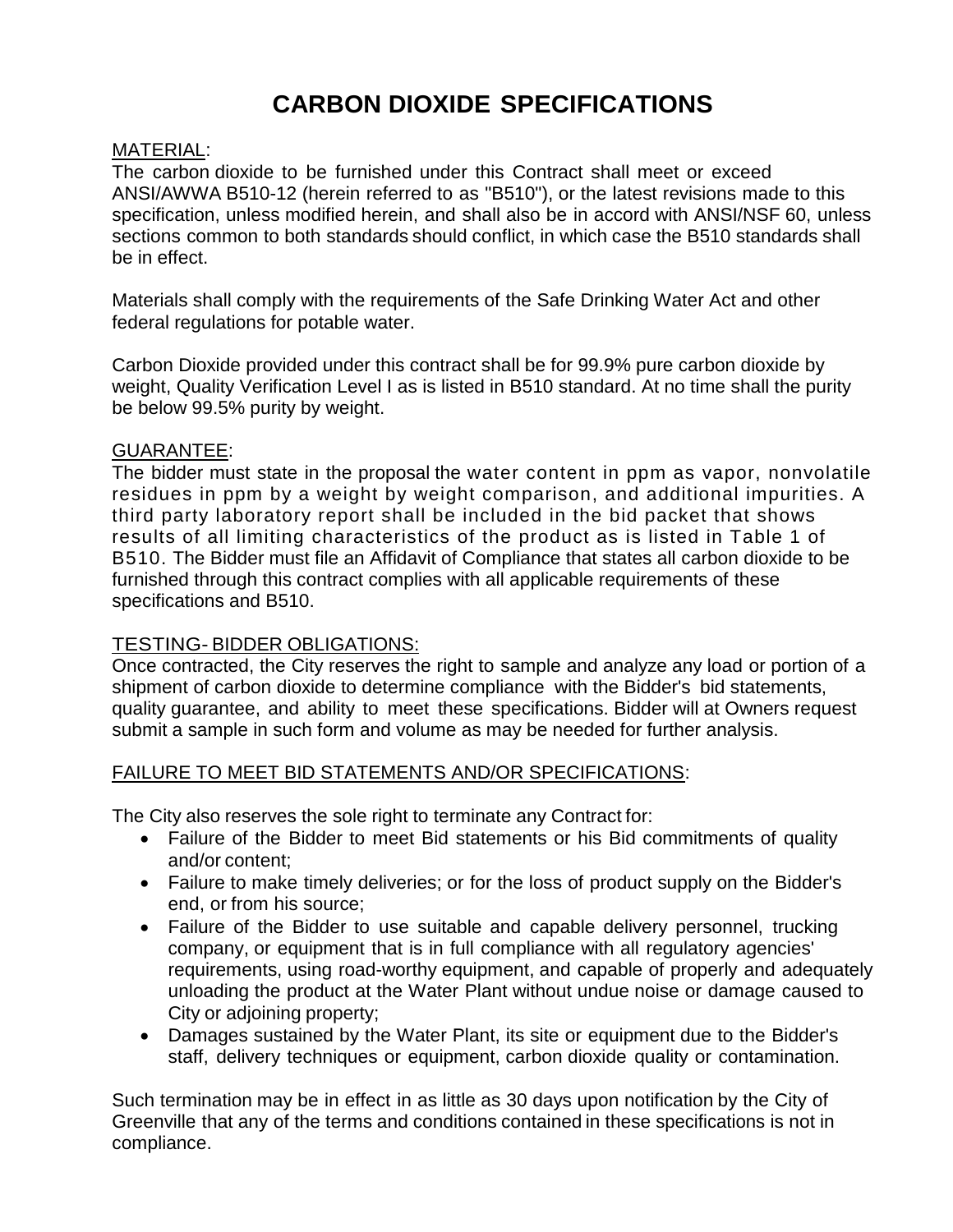# CARBON DIOXIDE SPECIFICATIONS – Page 2

Should the Bidder for any reason not be capable of making timely deliveries to the Water Plant due to strike, loss of production of carbon dioxide, or supply of carbon dioxide for delivery to the City, termination of this contract may be made immediately upon notice by the City, and any or all increased costs of obtaining adequate quantities, or quality, of supplies of carbon dioxide by the City may be deemed the responsibility of the Bidder.

Should the carbon dioxide delivered fail to meet Bid commitments of quality, the Bidder shall bear all expenses to remove and dispose of unsuitable materials.

### SHIPMENT AND DELIVERY:

Shipment and delivery shall be made only upon telephone order by the Greenville Water Treatment Plant Superintendent, or his assigned agent. Shipments shall be made by bulk trucks only.

Timing of deliveries shall be between the hours of 7:00 AM and 3:00 PM only on weekdays, and excluding holidays. The City reserves the right to refuse delivery before 7:00 AM or after 3:00 PM. There shall be no minimum load size stipulation, nor shall there be any penalty for refusing to accept a full load at delivery. If a full load is not able to be received then a weigh slip before delivery and after delivery shall be delivered to determine actual product received (Net Weight).

Every delivery shall be accompanied by a weight certificate stating product, grade, net weight at time of loading, name of manufacturer, brand name, manufacturing codes, lot numbers, seal number and address of manufacturer. It must also contain "Guaranteed by (name of manufacturer) to meet the requirements of B510 carbon dioxide and contain NSF 60 certification.

Every delivery shall have security seals with uniquely numbered tamper-evident seals. The seals shall be recorded and disclosed on shipping documents. Seals shall be inspected upon receipt of product by the City and evidence of tampering or removal will be reported to Carrier and Bidder. Any deliveries without seals or has evidence that it has been tampered with will be cause for rejection of delivery.

# MISCELLANEA REQUIRED OF BIDDERS:

Each bidder shall include the following in his submittal:

- Source of product, whether source is under the control and ownership of the Bidder.
- Proposed carrier for deliveries. If awarded the Contract, then the carrier cannot be changed without prior, written approval of the City.
- Contact Person, Title, Phone Number, FAX, and e-mail for placing orders for delivery to the Greenville Water Plant
- MSDS on product.

# DEVIATIONS FROM SPECIFICATIONS:

Any deviations from the requirements of these specifications shall be covered in sufficient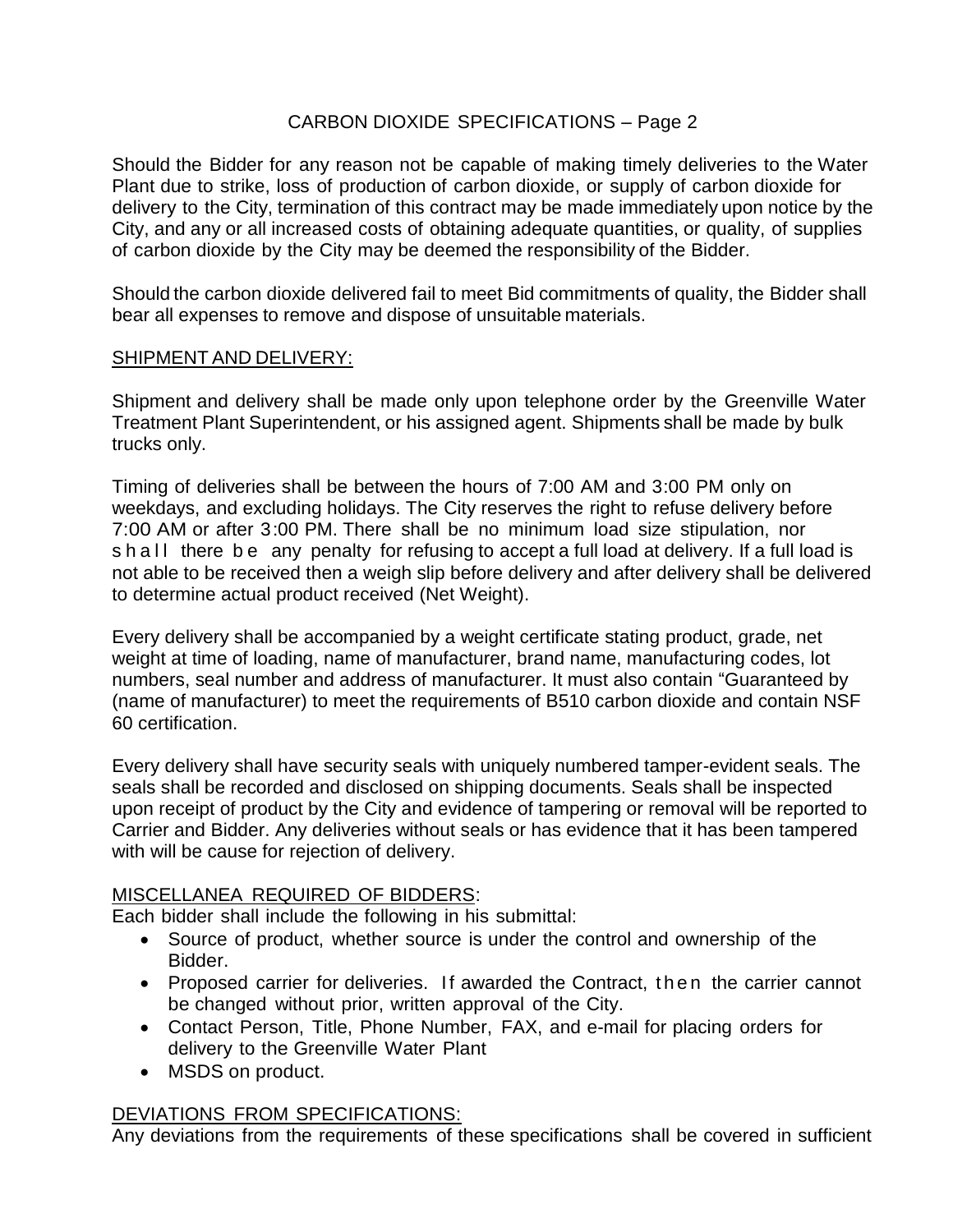detail by the Bidder so as to enable the City to make a determination on whether to allow or to reject any deviations cited by the Bidder. Such determination shall be the sole discretion of the City.

## CARBON DIOXIDE SPECIFICATIONS – Page 3

#### INVOICING SHALL BE SENT TO:

City of Greenville Water Treatment Plant Attn: Gary Evans II, Water Superintendent 100 Public Square Greenville, Ohio 45331-1471

#### DELIVERIES SHALL BE MADE TO:

City of Greenville Water Treatment Plant 4160 State Route 502 Greenville, Ohio 45331-9402 (937) 548-2415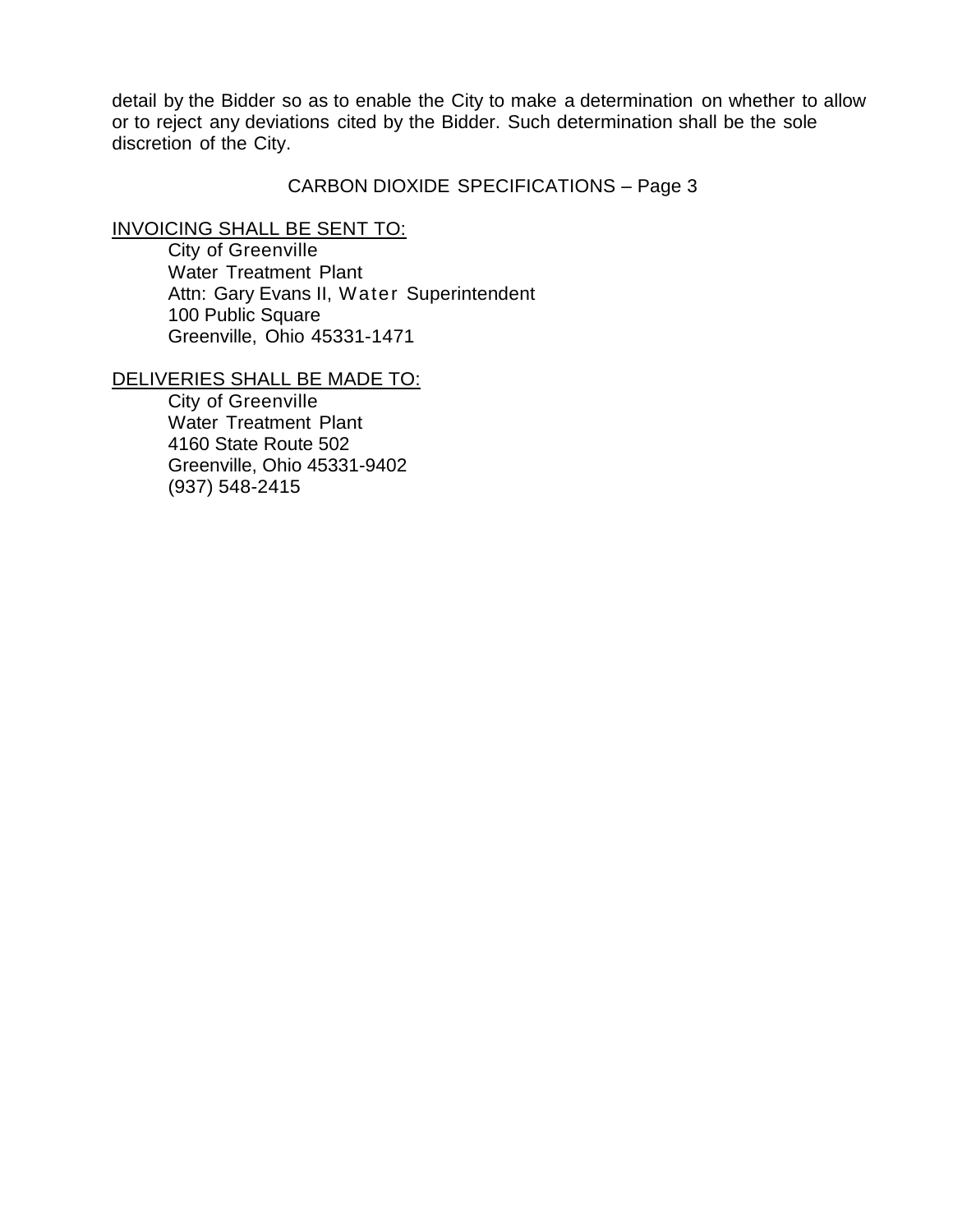# **WATER TREATMENT CHEMICALS PROPOSAL**

I, or we, the City of Greenville the following Water Chemicals as advertised in these specifications for the Unit Price set forth below:

\*NOTE: Price per Ton, Gallon or Cylinder multiplied by estimated number of Units equals the Total Price.

1. **QUICKLIME**, 1/2" pebble bulk truckload lots, 23 Ton minimum pneumatic unloading 1,000 Tons more or less, shall meet AWWA Standard B 202-07 or latest revision, NSF 60 certified, and preceding quicklime specifications.

| Specify Available CaO Content:                               |  |
|--------------------------------------------------------------|--|
| <b>Specify Temperature Rise:</b>                             |  |
| Specify Time to Attain Temp. Rise:                           |  |
| Specify percent (%) Insoluble Material: ____________________ |  |
| Delivered Price Per Ton                                      |  |
| $\sqrt{5}$ T X 1,000 = Total Price *                         |  |
| Price Policy Price 2014<br>Terms                             |  |

2. **LIQUID CAUSTIC** (Sodium Hydroxide), bulk truckload, 3,500 Gallon minimum, 22,000 Gallons more or less, shall meet AWWA Standard B 501-08 or latest revision and NSF 60 certified. Delivery requires a 60 ft. hose; no hose, delivery will be denied.

| Delivered Price Per Gallon          |  |
|-------------------------------------|--|
| $\sqrt{G}$ X 22,000 = Total Price * |  |
| Price Policy_<br>Terms              |  |

3. **LIQUID ALUM**, 26,400 Gallons more or less, delivered in tank truck lots shall meet or exceed AWWA Standard B 403-09 or latest revision and NSF 60 certified. Delivery requires a 80 ft. hose; no hose, delivery will be denied.

> Delivered Price Per Gallon  $\quad \$  $\sqrt[6]{\text{G X 26.400}} = \text{Total Price}$  \*  $\sqrt[6]{\text{S}}$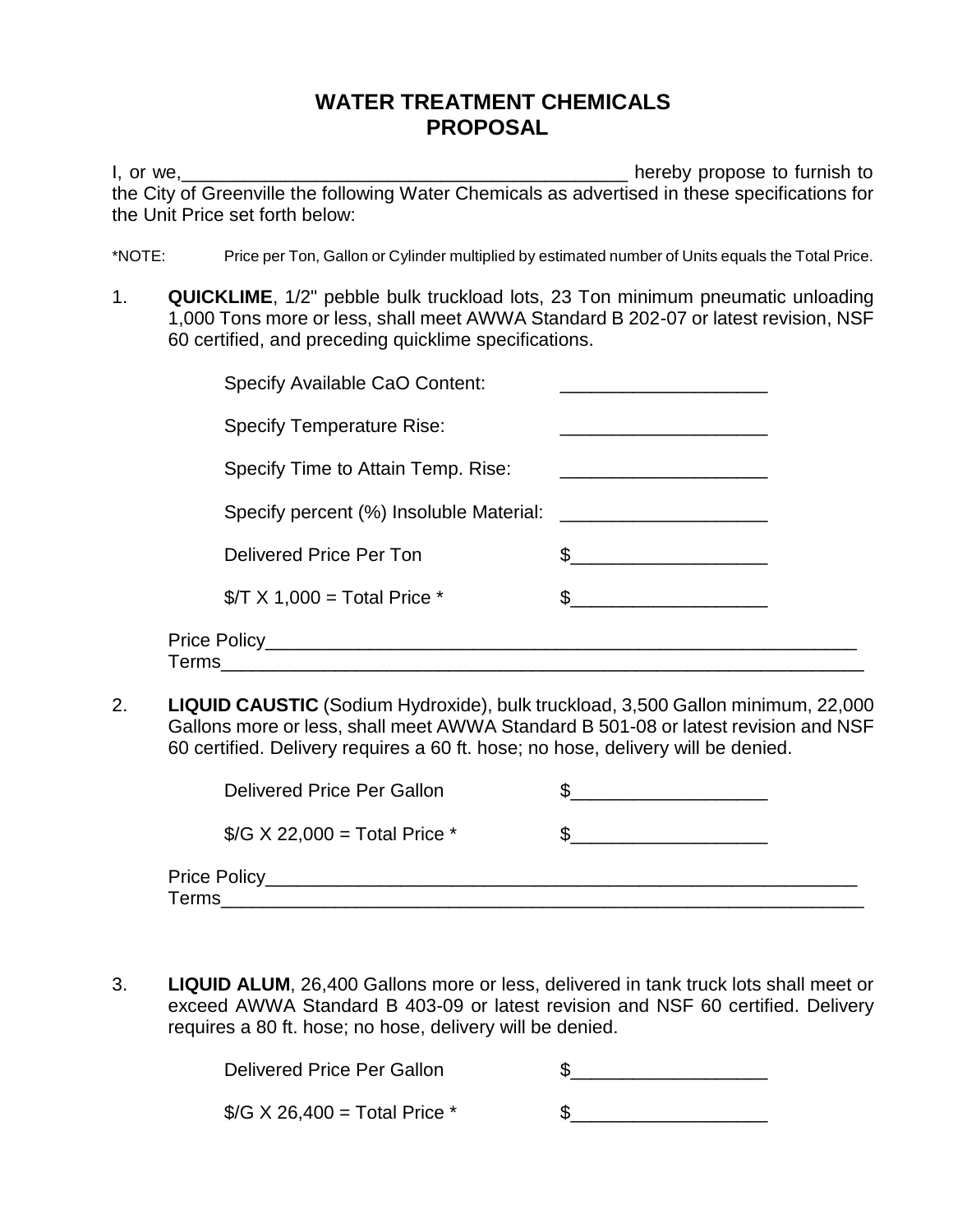| Price Policy |  |  |  |
|--------------|--|--|--|
| <b>Terms</b> |  |  |  |

4. **SODIUM HEXAMETAPHOSPHATE**, 6 Tons more or less, in 50 LB. bags, delivered in 1 Ton lots, shall be glass plates, shall meet or exceed the AWWA Standard B502-11 or latest revision and NSF 60 certified. The supplier is responsible for bringing a pallet jack to unload product.

| Delivered Price Per Ton        |  |
|--------------------------------|--|
| $\sqrt{5}$ X 6 = Total Price * |  |
| Price Policy_<br>Terms         |  |

5. **FERRIC CHLORIDE**, 12,500 Gallons more or less, delivered in tank truck lots and shall meet or exceed AWWA Standard B 407-05 or latest revision. Delivery requires a 60 ft hose; no hose, delivery will be denied.

> Delivered Price Per Gallon \$\_\_\_\_\_\_\_\_\_\_\_\_\_\_\_\_\_\_\_  $\sqrt{$}$ Gallon X 12,500 = Total Price \*

| Price Policy_ |  |  |  |
|---------------|--|--|--|
| Terms         |  |  |  |

6. **SODIUM HYPOCHLORITE**, 16,000 Gallons more or less, up to 1,100 gallon deliveries, shall meet AWWA Standard B300-10 or latest revision and NSF 60 certified.

| Delivered Price Per Gallon                    |  |
|-----------------------------------------------|--|
| $\frac{1}{2}$ Gallon X 16,000 = Total Price * |  |
| Price Policy                                  |  |
| Terms                                         |  |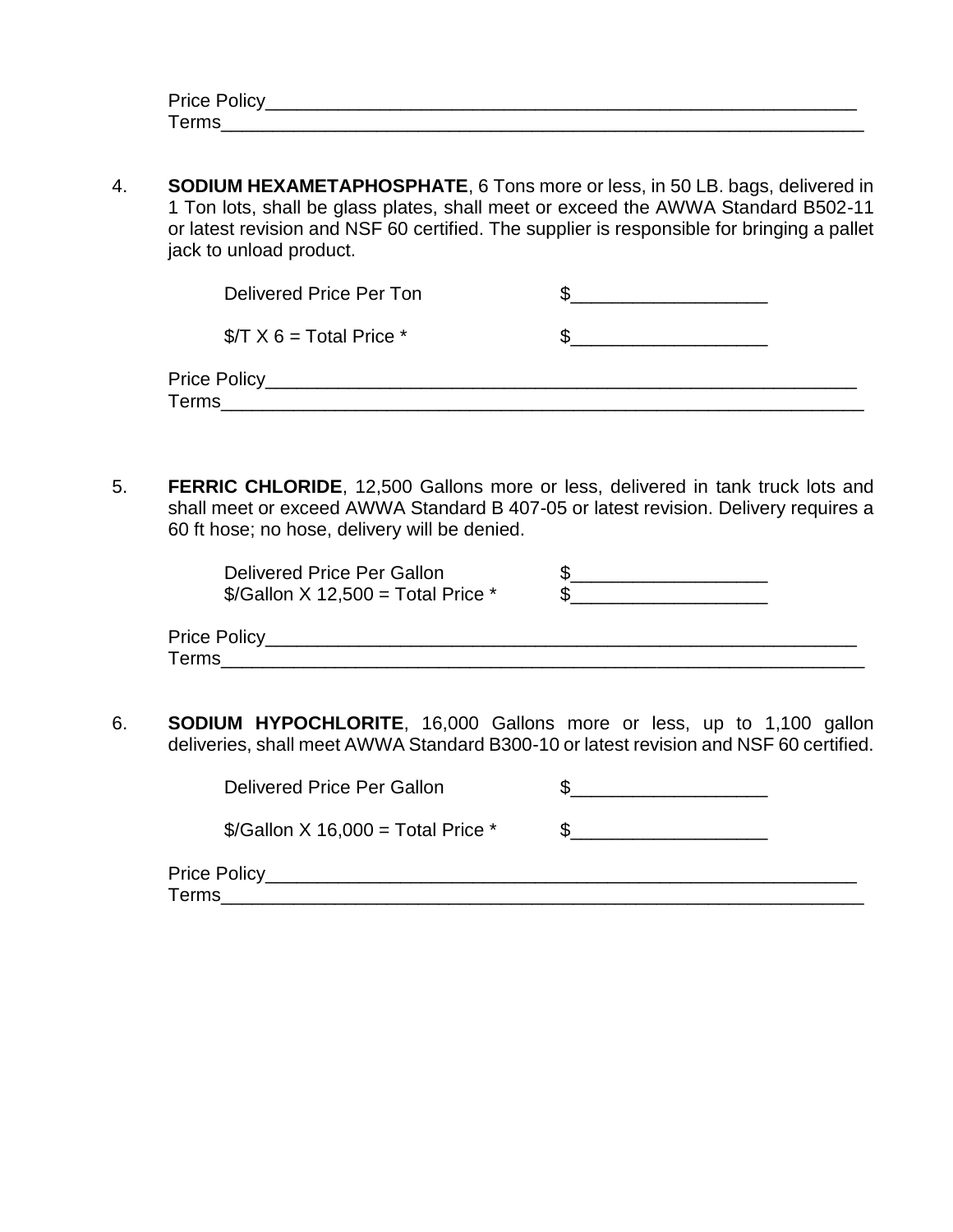| (Required for bond amount.)         |
|-------------------------------------|
|                                     |
| ADDRESS:___________________________ |
|                                     |
|                                     |
|                                     |
|                                     |
|                                     |

The form of contract will be standard City of Greenville contract in accordance with these specifications.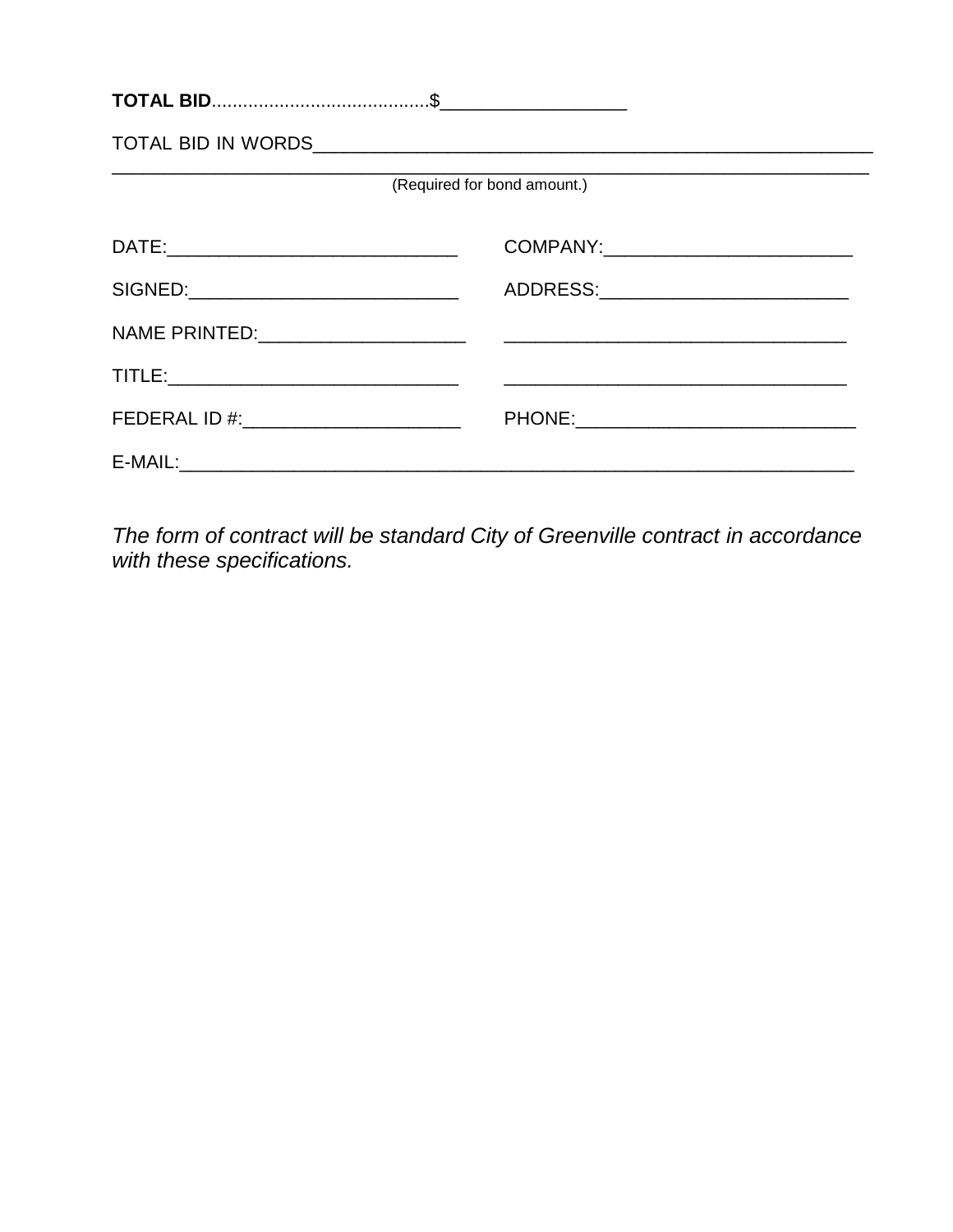# **STATEMENT OF BIDDER**

Concerning Personal Property Taxes (No Delinquency)

| STATE OF                                |     |           |                  |  |
|-----------------------------------------|-----|-----------|------------------|--|
| <b>COUNTY OF</b>                        | SS. |           |                  |  |
|                                         |     | being the |                  |  |
| (Name of person making statement)<br>οf |     |           | (Title/Position) |  |
| (Name of Bidder or Company)             |     |           |                  |  |

being first duly cautioned and sworn according to law does hereby swear or affirm as follows:

| That as of |                                                                  |
|------------|------------------------------------------------------------------|
| (date)     | (name of bidder)                                                 |
|            | was not charged with any delinguent personal property taxes on   |
|            | the general tax list of personal property of Darke County, Ohio. |

2. That I understand that a copy of this Statement shall be incorporated into the contract to be entered between (name of bidder) and the City of Greenville, Ohio.

Further Affiant sayeth naught.

 $\frac{1}{\sqrt{2}}$  , and the set of the set of the set of the set of the set of the set of the set of the set of the set of the set of the set of the set of the set of the set of the set of the set of the set of the set of the (signature of person making statement)

Sworn to and subscribed in my presence this \_\_\_\_\_ day of , 20\_\_\_\_\_, at \_\_\_\_\_\_\_\_\_\_\_\_\_\_\_\_\_\_\_\_\_County, \_\_\_\_\_\_\_\_\_\_\_\_.

\_\_\_\_\_\_\_\_\_\_\_\_\_\_\_\_\_\_\_\_\_\_\_\_\_\_\_\_\_\_\_\_\_\_\_\_\_\_\_\_ Notary Public My Commission Expires\_\_\_\_\_\_\_\_\_\_\_\_\_\_\_\_\_\_\_\_\_\_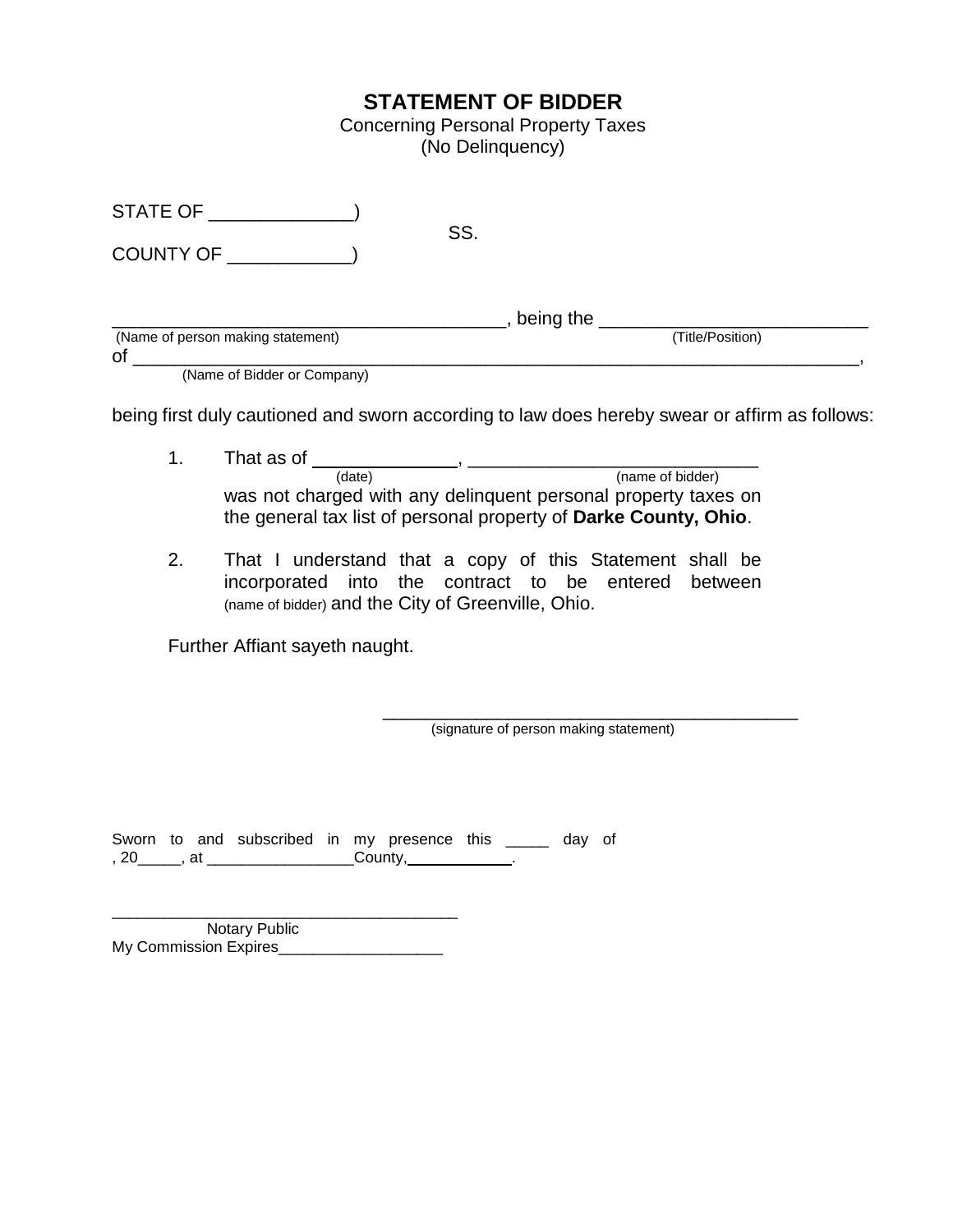# **STATEMENT OF BIDDER**

Concerning Personal Property Taxes (Delinquency)

| STATE OF                                                                                                            |                                                              |
|---------------------------------------------------------------------------------------------------------------------|--------------------------------------------------------------|
| COUNTY OF                                                                                                           | SS.                                                          |
|                                                                                                                     | being the                                                    |
| (Name of person making statement)                                                                                   | (Title/Position)<br>first<br>being                           |
| duly<br>(Name of bidder or company)<br>cautioned and sworn according to law does hereby swear or affirm as follows: |                                                              |
|                                                                                                                     | AMOUNT OF UNPAID DELINQUENT TAX/PENALTY & INTEREST/TOTAL DUE |
| a.                                                                                                                  |                                                              |
| b.                                                                                                                  |                                                              |
| c.                                                                                                                  |                                                              |
| d.                                                                                                                  |                                                              |

That I understand that a copy of this Statement shall be incorporated into the Contract to be entered between\_\_\_\_\_\_\_\_\_\_\_\_\_\_\_\_\_\_\_\_\_\_\_\_\_\_\_\_\_\_\_\_\_\_\_\_\_\_\_\_ (name of bidder) and the City of Greenville, Ohio.

Further Affiant sayeth naught.

(Signature of person making statement)

 $\overline{\phantom{a}}$  , and the set of the set of the set of the set of the set of the set of the set of the set of the set of the set of the set of the set of the set of the set of the set of the set of the set of the set of the s

Sworn to and subscribed in my presence this \_\_\_\_\_\_\_ day of \_\_\_\_\_\_\_\_\_\_\_\_\_\_\_\_\_\_\_\_\_\_\_\_\_, 20\_\_\_\_\_\_\_\_\_\_\_\_, at \_\_\_\_\_\_\_\_\_\_\_\_\_\_\_\_\_\_\_\_\_County,\_\_\_\_\_\_\_\_\_\_.

\_\_\_\_\_\_\_\_\_\_\_\_\_\_\_\_\_\_\_\_\_\_\_\_\_\_\_\_\_\_\_\_\_\_\_\_\_\_\_\_ Notary Public My Commission Expires\_\_\_\_\_\_\_\_\_\_\_\_\_\_\_\_\_\_\_\_\_\_